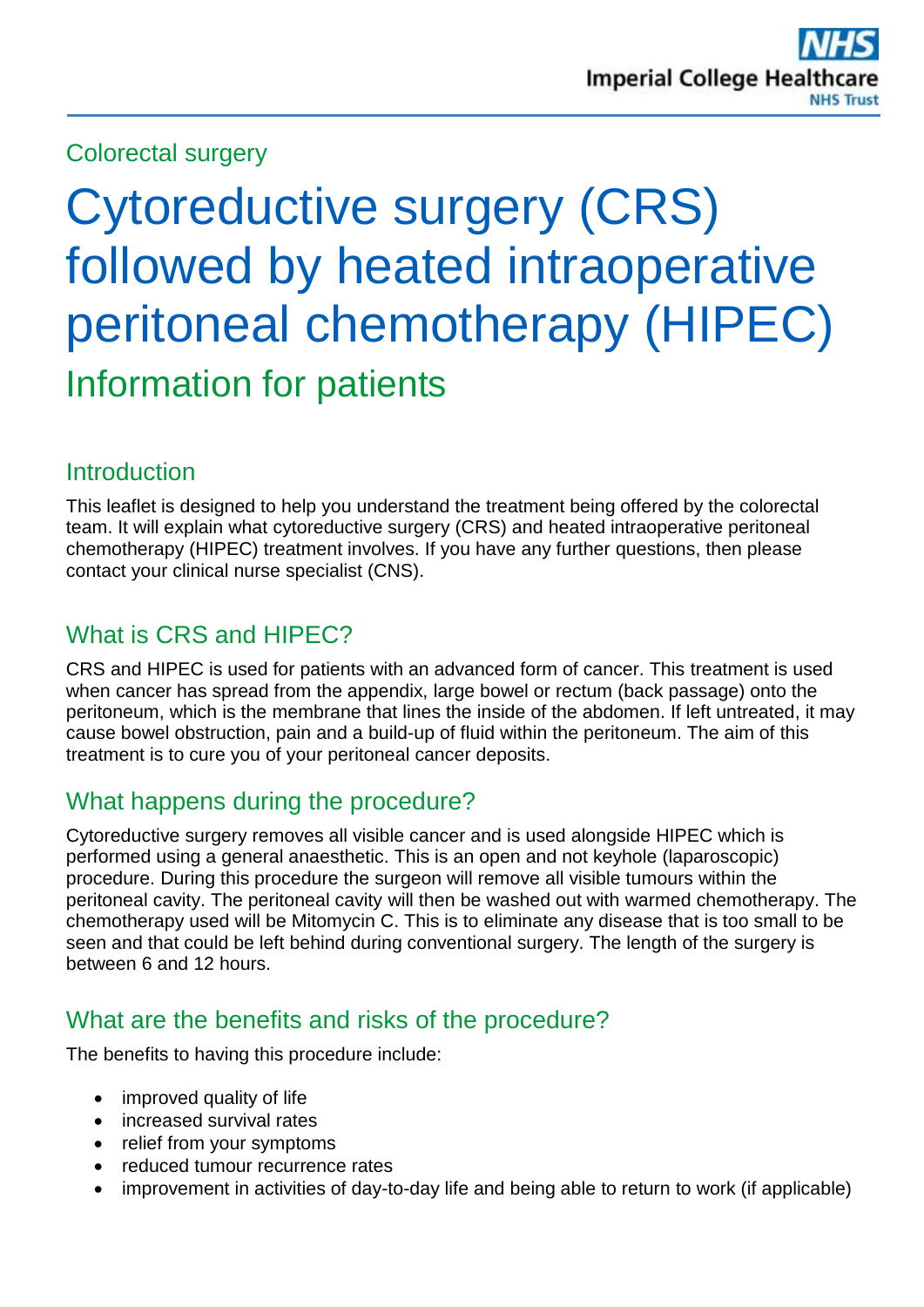The risks associated with this procedure are very similar to any abdominal surgery you may previously have had and include:

- wound infection
- breathing difficulties
- blood clots
- $\bullet$  kidney failure
- an allergic reaction to the chemotherapy drug used

You will be closely monitored for any possible complications after the procedure in our intensive care unit (ITU) or high dependency unit (HDU). You will have daily blood tests.

During the procedure you will have a nasal gastric tube and a urinary catheter. You may also have an abdominal drain. These will remain in place until a few days after the operation. You will begin your recovery period in ITU where you will be fed by a line in your neck called a central line. The feed you will have is called parenteral nutrition (PN). Once your nasal gastric tube is removed the feed should be stopped. You will be encouraged to start building up your diet at this stage.

As part of our plan to have you recover and return home as soon as possible, we encourage you to get up and start moving around (even if only to a bedside chair) at an early stage. You will be encouraged to take deep breaths and you will see the physiotherapists regularly. Once you are well enough you will move onto the surgical ward to continue your recovery and start discharge planning.

## How should I prepare for surgery?

In preparation for surgery you will:

- meet your consultant and CNS
- have a pre-assessment appointment which is held on the first floor of the mint wing of St Mary's Hospital
- meet the stoma specialist nurse
- have an appointment with your CNS to answer any questions, worries or concerns you may have. Your CNS is there to support you

The pre-assessment team will tell you which medications to stop and when. If you are ever unsure, please contact your CNS.

You will be given four pre-operative drinks and some bowel preparation to take before the procedure. The pre-assessment team will give you an instruction sheet to explain when to take these.

## What do I need to bring in to hospital?

We suggest that you bring the following into hospital with you:

- a wash bag with toiletries
- slippers
- a dressing gown
- a mobile phone (on silent)
- loose-fitting clothes for when you are discharged home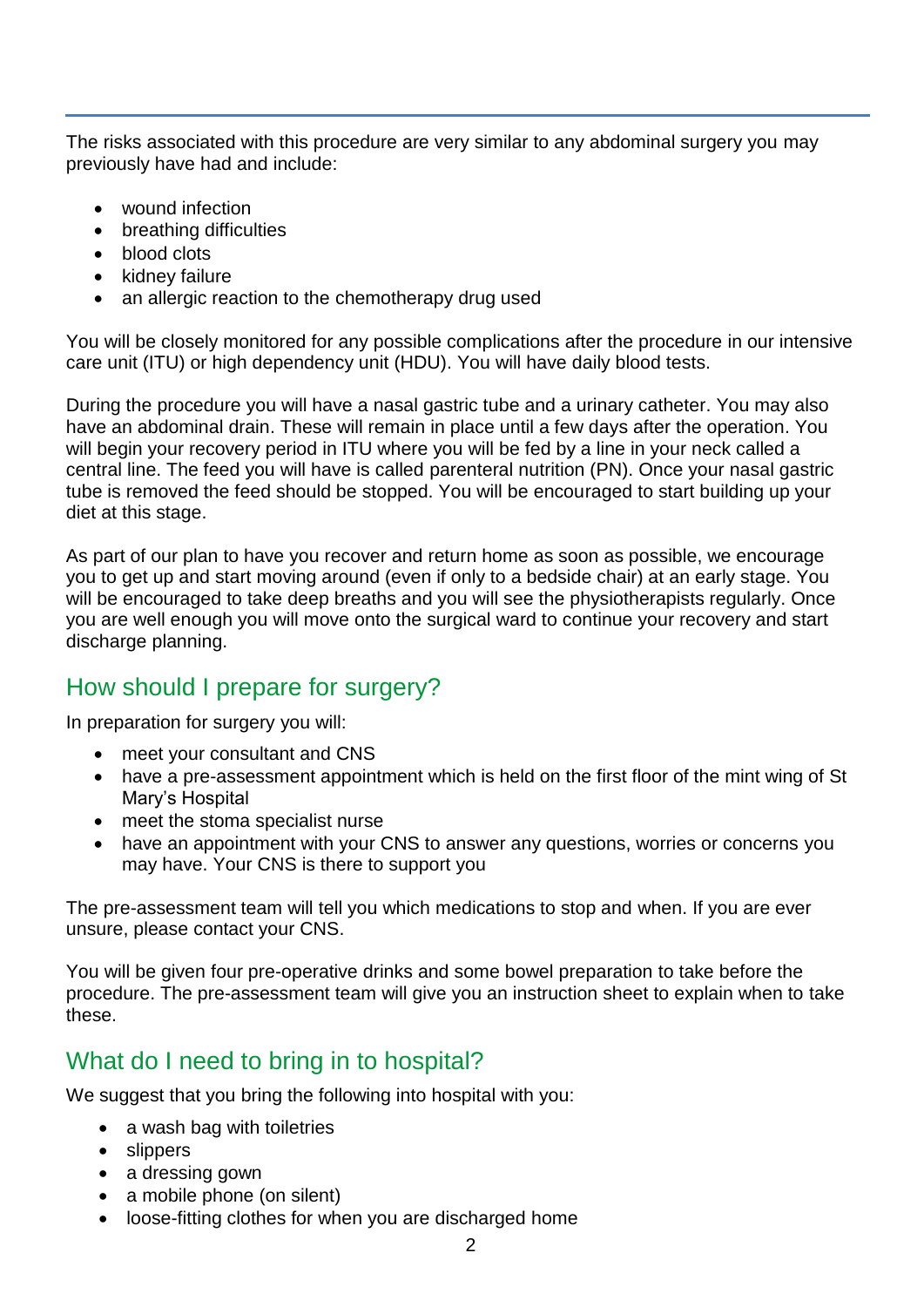Please note that Imperial College Healthcare does not accept any responsibility if any of your valuables go missing during your stay.

## How long should I expect to be in hospital?

Normally 10-14 days. You will see your consultant or a member of the team every day for assessment. The CNS will also visit you during your inpatient stay.

You will have clips in your wound which will need to be removed 21 days after your procedure. If you have any concerns while on the ward, please tell the nurse in charge. If you feel you need to tell your CNS, then please ask the ward to bleep them.

## What happens after discharge?

After your cytoreductive surgery and HIPEC procedure your case will be discussed in the peritoneal multidisciplinary team (MDT) meeting. After this your CNS will arrange an appointment for two weeks after your discharge from hospital. At this appointment your consultant will review your wounds, discuss the outcome of the MDT meeting, any further treatment you may need and your follow-up. If, at any time, you have any questions or concerns then please contact your CNS.

## How will I be followed up after my procedure?

If you need chemotherapy, then you will be referred to the oncologist. They will prescribe chemotherapy and monitor you until you complete it. After this you will be followed up every six months for two years and then yearly for a further three years.

If you do not need chemotherapy, you will be followed up by either the colorectal team at Imperial College Healthcare or your team at your local hospital.

## Is there anything I need to watch out for at home?

Please contact your GP or your CNS if you experience any of the following:

- persistent nausea (feeling sick) or vomiting (being sick)
- persistent bleeding from the rectum (back passage)
- fever or a high temperature  $(37.5 \text{ °C}/101.5 \text{ °F}$  or above)
- pus (oozing) or increasing redness around the wound site
- increasing pain/increasing diarrhoea

#### **Your CNS will be there to support and guide you if you have any worries or concerns.**

#### How to contact us

Imperial College Healthcare NHS Trust has a **Macmillan navigator service**, which can answer questions on behalf of the relevant CNSs. Navigators will also refer you to CNS teams and to other specialist clinical staff, as needed. The service is available Monday to Friday 08.00–17.00.

#### Telephone: **020 3313 0303**

Outside of these hours, please contact your GP or phone NHS 111.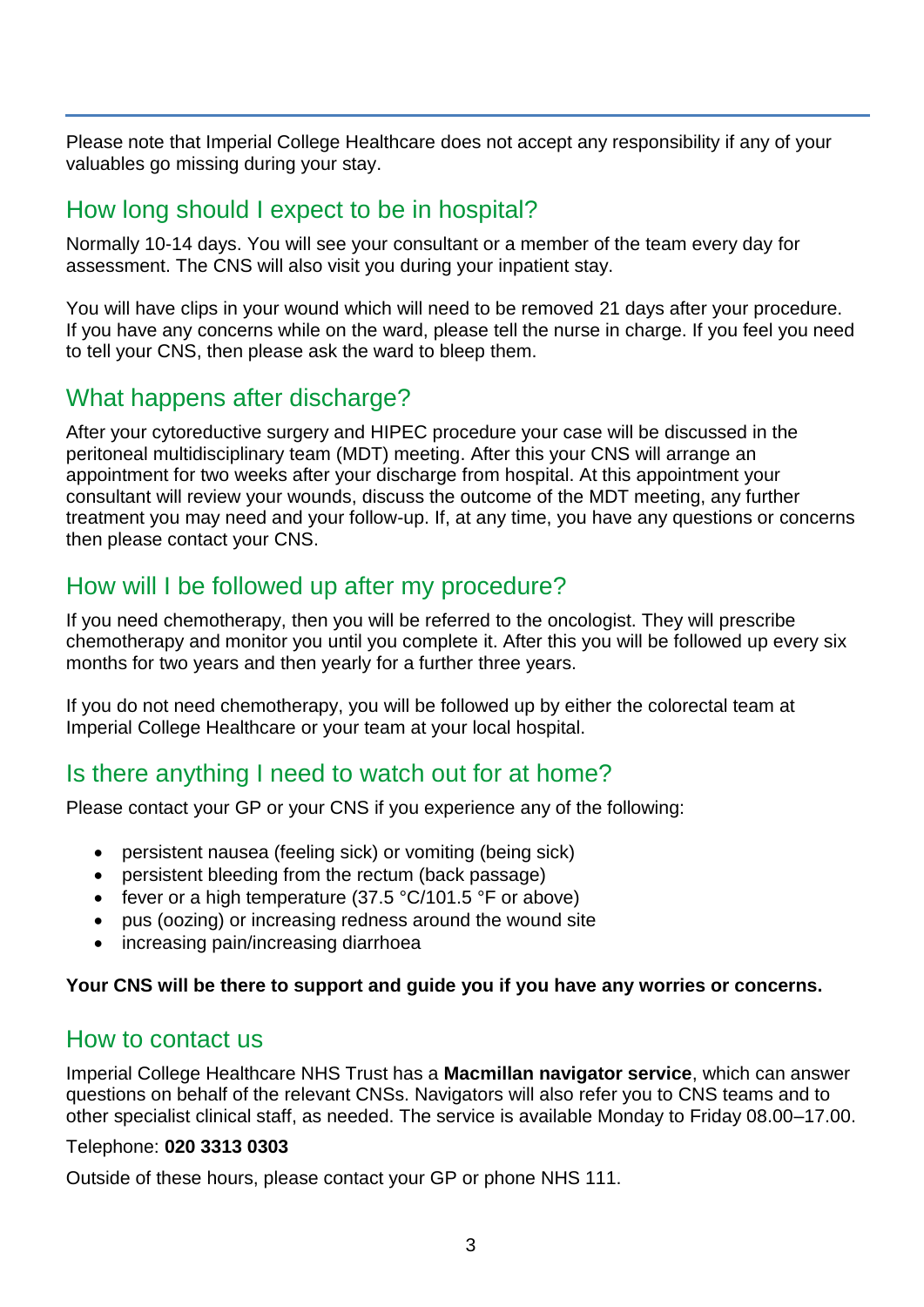# Further sources of support and information

**The Macmillan Support Line**: **0808 808 000** (08.00-20.00) [www.macmillan.org.uk](http://www.macmillan.org.uk/)

#### **Macmillan Cancer information and support service at Charing Cross and Hammersmith hospitals**

The information centre at Charing Cross Hospital and the infopod at Hammersmith Hospital provide support, practical information and signposting advice to anyone affected by cancer. These drop-in services are set in friendly, non-clinical environments in which people affected by cancer can discuss private and emotional needs. The centre is located on the ground floor of Charing Cross Hospital and is open (except bank holidays):

- Monday and Friday 09.00-17.00 (Friday-volunteer only)
- Tuesday, Wednesday, Thursday 09.00-16.00

#### Telephone: **020 3313 0171**

The infopod is located on the ground floor of the Garry Weston Centre at Hammersmith Hospital and is open (except bank holidays):

- Monday and Tuesday 09.00-17.00
- Wednesday, Thursday, Friday 09.00-16.00

Telephone: **020 3313 4248**

#### **Maggie's cancer caring centre**

Maggie's is a cancer charity that provides the emotional, practical and social support that people with cancer may need. The centre combines striking buildings, calming spaces, experts offering professional support and the ability to talk and share experiences with a community of people who have been through similar experiences. Designed by leading architects, Maggie's centres are warm, friendly and informal places full of light and open space with a big kitchen at their heart. Maggie's West London is located in the grounds of Charing Cross Hospital but is independent of our hospital. The centre is open Monday to Friday, 09.00-17.00. For more information, please call **020 7386 1750**.

## How do I make a comment about my visit?

We aim to provide the best possible service and staff will be happy to answer any of the questions you may have. If you have any **suggestions** or **comments** about your visit, please either speak to a member of staff or contact the patient advice and liaison service (**PALS**) on **020 3313 0088** (Charing Cross, Hammersmith and Queen Charlotte's & Chelsea hospitals), or **020 3312 7777** (St Mary's and Western Eye hospitals). You can also email PALS at [imperial.pals@nhs.net](mailto:imperial.pals@nhs.net) The PALS team will listen to your concerns, suggestions or queries and is often able to help solve problems on your behalf.